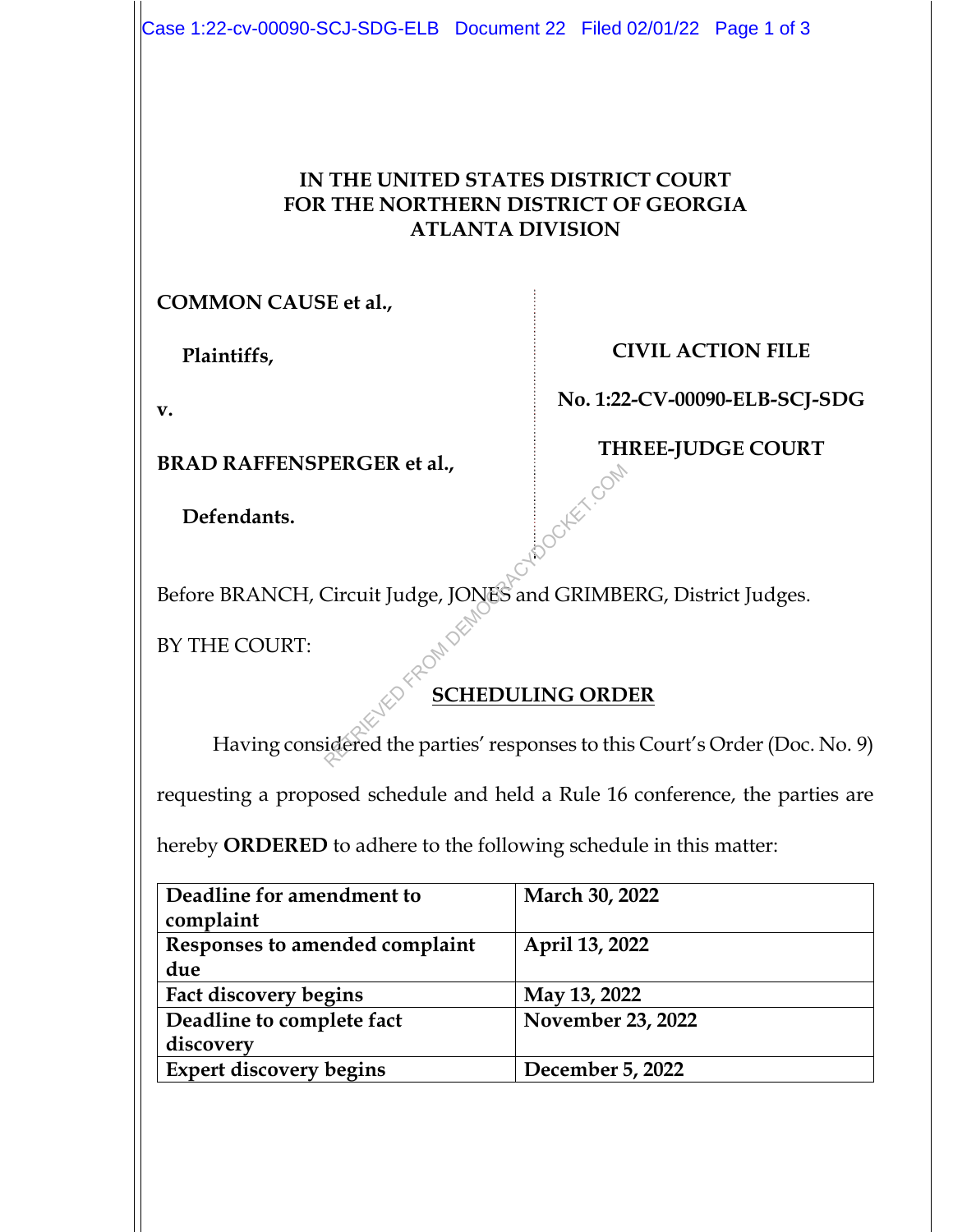| Deadline for Plaintiffs' and           | December 5, 2022                   |
|----------------------------------------|------------------------------------|
| Defendants' expert disclosures         |                                    |
| (reports)                              |                                    |
| Deadline for rebuttal expert           | <b>January 23, 2023</b>            |
| disclosures (reports)                  |                                    |
| Deadline to complete expert            | February 17, 2023                  |
| discovery and close of discovery       |                                    |
| Deadline to file motions for           | March 20, 2023                     |
| summary judgment                       |                                    |
| Deadline to file responses to          | April 19, 2023                     |
| motions for summary judgment           |                                    |
| Deadline to file replies in            | May 3, 2023                        |
| support of motions for summary         |                                    |
| judgment                               |                                    |
| Hearing on motions for summary         | To be set by the Court             |
| judgment (if deemed necessary by       |                                    |
| the Court)                             |                                    |
| <b>Proposed Consolidated Pretrial</b>  | Due 30 days after the close of     |
| Order Due (if applicable)              | discovery or entry of the Court's  |
|                                        | rulings on the motions for summary |
|                                        | judgment                           |
| Deadline to file Daubert motions (if   | On the last day to submit pretrial |
| <i>applicable</i> )                    | order                              |
| Deadline to file motions in limine (if | On the last day to submit pretrial |
| <i>applicable</i> )                    | order                              |
| Deadline to request amendment to       | 30 days before trial date          |
| the pretrial order to include          |                                    |
| amended pretrial stipulations,         |                                    |
| exhibits, witness                      |                                    |
| lists (if applicable)                  |                                    |
| Trial date (if applicable)             | To be set by the Court             |